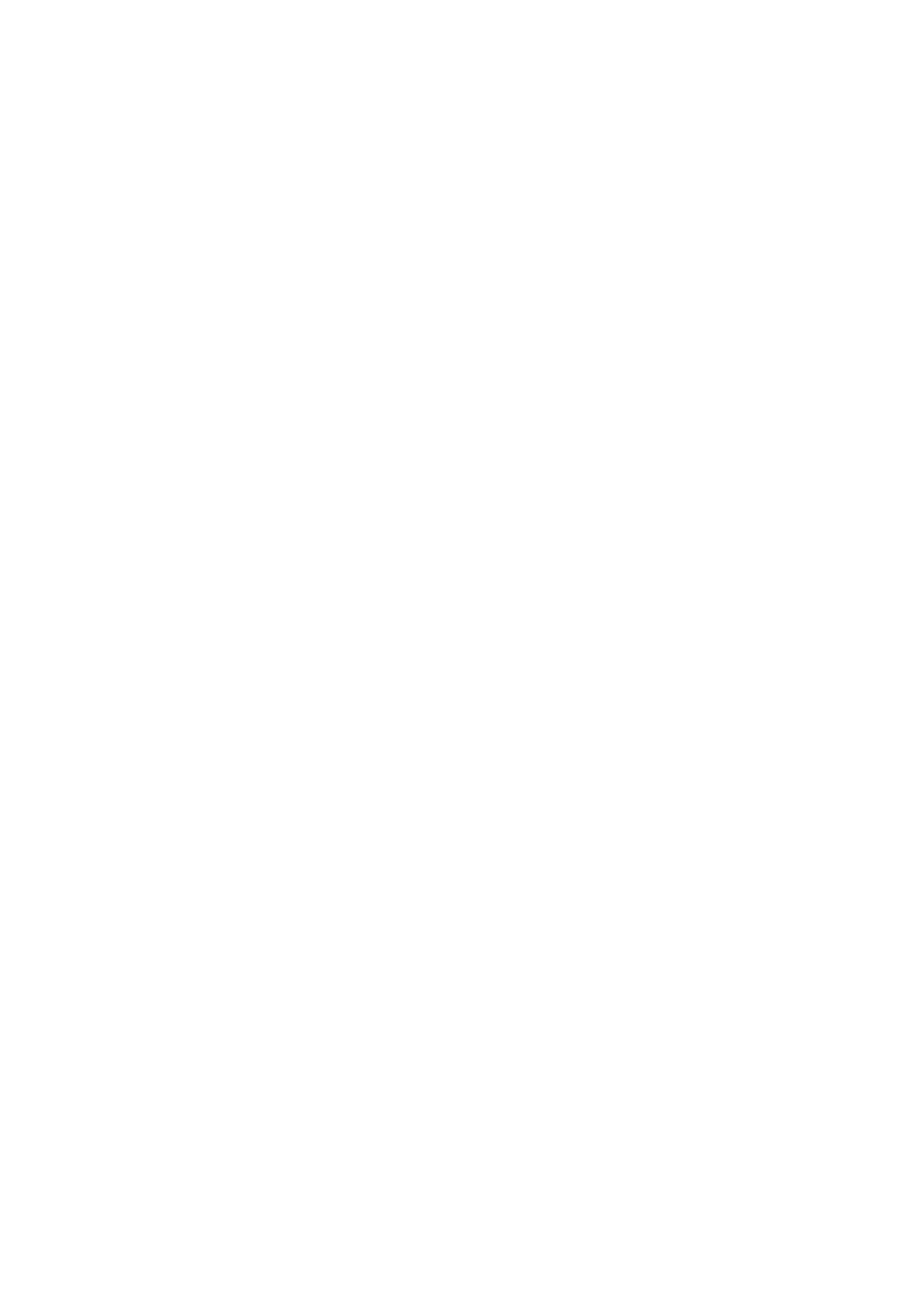#### **ANNEX**

*Authentic Text of the SES Agreement*

# **INTERNATIONAL AGREEMENT ON THE USE OF INMARSAT SHIP EARTH STATIONS WITHIN THE TERRITORIAL SEA AND PORTS**

(Approved at the Fourth Session of the Inmarsat Assembly held in London from 14 to 16 October 1985 ASSEMBLY/4/Report, paragraph 9.13 and Annexes XXI to XXIV refer)

### **Entered into force on 12 September 1993**

### **Preamble**

The States Parties (hereinafter referred to as "Parties") to this Agreement,

Desiring to achieve the objectives envisaged in Recommendation 3 of the International Conference on the Establishment of an International Maritime Satellite System, 1975-1976, and

Having decided to improve the distress and safety of life at sea communications, and the efficiency and management of ships,

Have agreed as follows:

### **Article 1**

(1) Pursuant to the provisions set forth in this Agreement and in accordance with navigational rights established under international law, Parties shall permit in their territorial seas and ports the operation of approved ship earth stations appertaining to the maritime space communication system provided by the International Maritime Satellite Organization (INMARSAT) and properly installed aboard ships flying the flag of any other Party (hereinafter referred to as "INMARSAT Ship Earth Stations").

(2) Such permission shall at all times be restricted to the use of maritime mobile-satellite frequencies by the INMARSAT Ship Earth Station and shall be subject to compliance by the **INMARSAT** Ship Earth Station with the applicable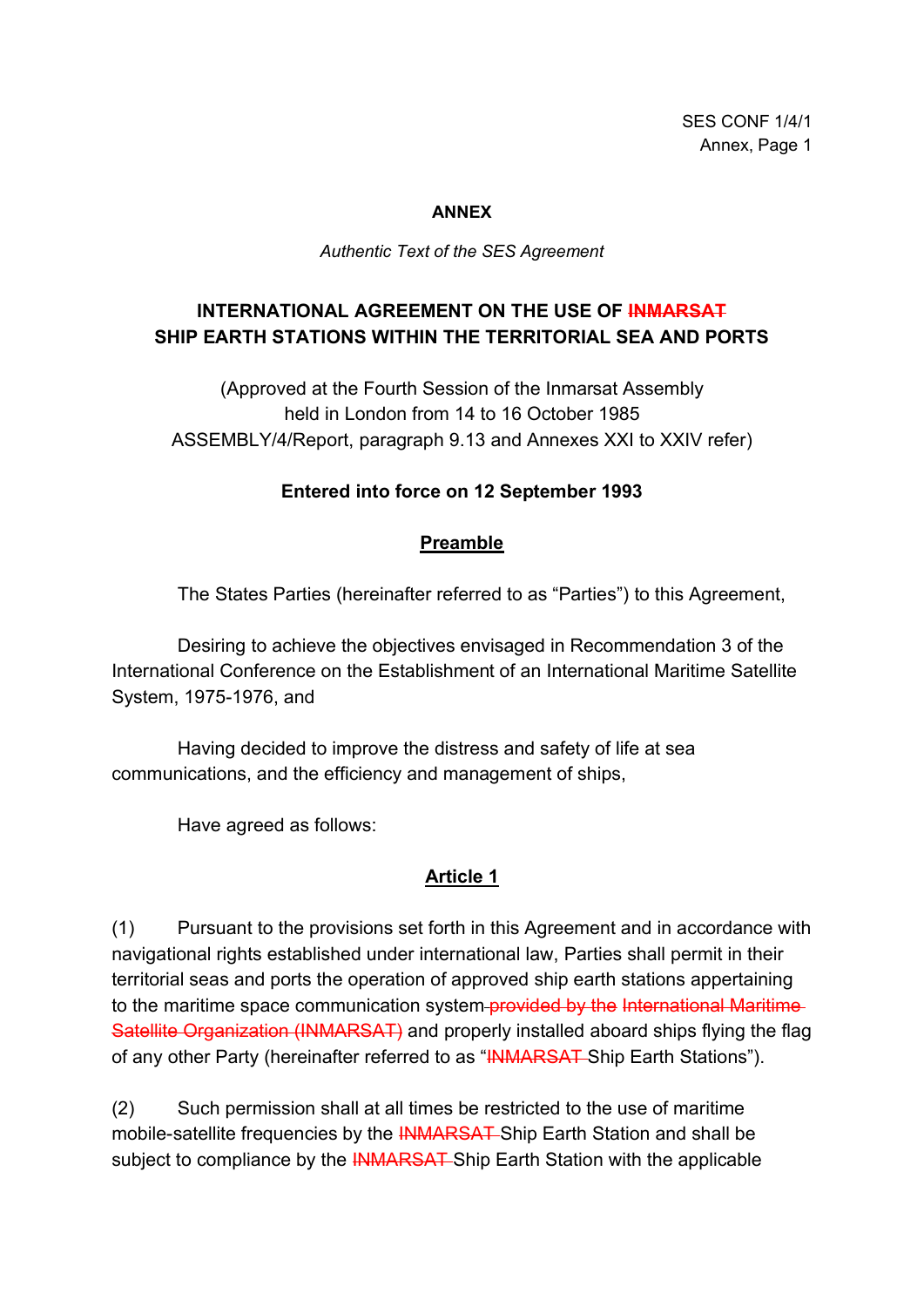Radio Regulations of the International Telecommunication Union and the conditions set forth in Article 2 of this Agreement.

## **Article 2**

(1) The operation of **INMARSAT** Ship Earth Stations shall be subject to the following conditions:

- (a) it shall not be prejudicial to the peace, good order and security of the Coastal State;
- (b) it shall not cause harmful interference to other radio services operating within the boundaries of the Coastal State's territory;
- (c) it shall give priority to distress and safety transmissions in accordance with relevant international conventions and, in particular, the Radio Regulations of the International Telecommunication Union;
- (d) safeguard measures shall be taken, subject to relevant safety regulations, during the operation of **INMARSAT** Ship Earth Stations in an area containing the presence of explosive gases, in particular during operations relating to oil and other inflammable substances;
- (e) INMARSAT Ship Earth Stations shall be subject to inspection by the authorities of the Coastal State at the latter's request, without prejudice to the navigational rights established under international law.

(2) In this Agreement, "Coastal State" means the State in whose territorial sea and ports the INMARSAT Ship Earth Station, subject to the provisions of this Agreement, is operating.

# **Article 3**

Parties may, without prejudice to navigational rights established under international law, restrict, suspend or prohibit the operation of **INMARSAT** Ship Earth Stations in ports and areas of territorial sea specified by them. Without prejudice to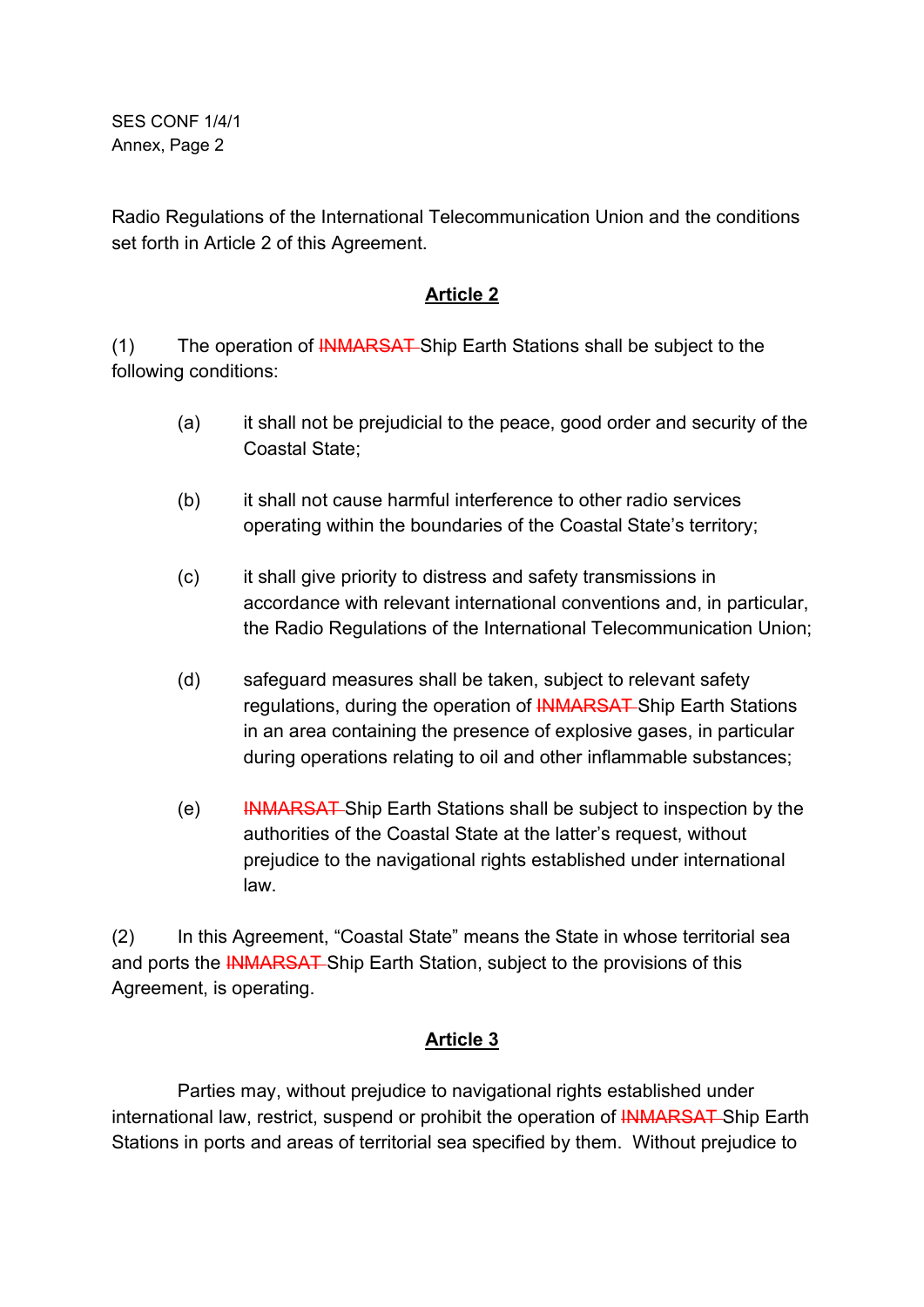the entry into force of such restriction, suspension or prohibition, as determined by the Party, it shall be notified to the Depositary of this Agreement as soon as possible.

### **Article 4**

Without prejudice to distress and safety communications, the permission referred to in paragraph (1) of Article 1 of this Agreement may be limited to the rights which the flag State grants under paragraph (1) of Article 1 within its territorial sea and ports to the ships of the Coastal State concerned.

## **Article 5**

Nothing in the present Agreement shall be construed as preventing the granting of any wider facilities by a Party in respect of the operation of INMARSAT Ship Earth Stations.

## **Article 6**

This Agreement shall not apply to warships and other government ships operated for non-commercial purposes.

### **Article 7**

- (1) Any State may become Party to this Agreement by:
	- (a) signature; or
	- (b) signature subject to ratification, acceptance or approval, followed by ratification, acceptance or approval; or
	- (c) accession or adhesion.

(2) This Agreement shall remain open for signature in London from 1 January 1986 until it enters into force and shall thereafter remain open for accession or adhesion.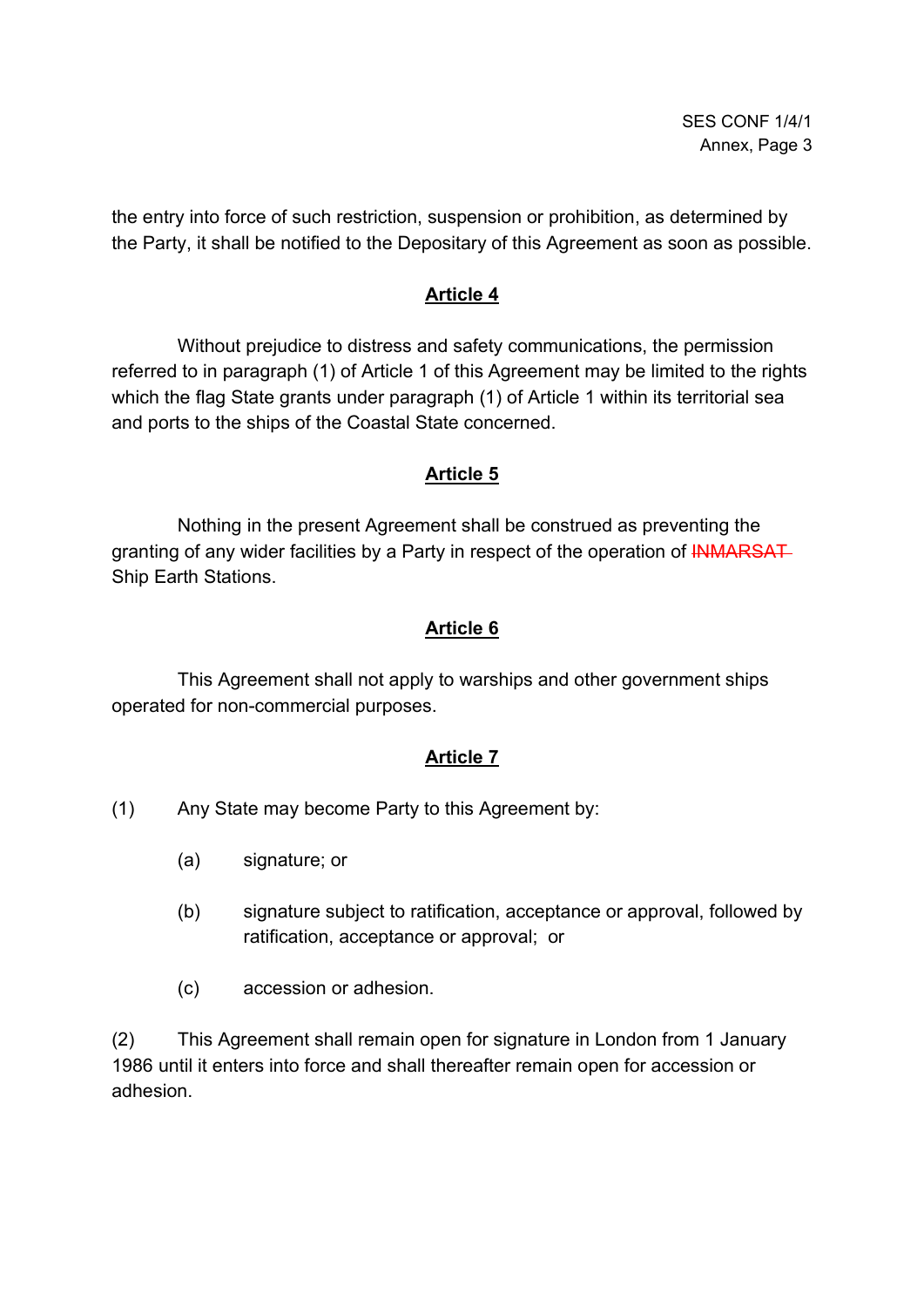# **Article 8**

(1) This Agreement shall enter into force thirty (30) days after the date on which twenty-five (25) States have become Parties.

(2) For a State whose instrument of ratification, acceptance, approval, accession or adhesion is deposited after the date on which this Agreement enters into force, this Agreement shall enter into force on the date of such deposit.

# **Article 9**

A Party may withdraw from this Agreement at any time by notification to the Depositary. Such withdrawal shall take effect ninety (90) days after the date of receipt by the Depositary of the Party's written notification to withdraw.

# **Article 10**

(1) The Director General of INMARSATInternational Mobile Satellite Organization (IMSO) shall be the Depositary of this Agreement.

(2) The Depositary shall, in particular, promptly notify all Parties to this Agreement of:

- (a) any signature of this Agreement;
- (b) the date of entry into force of this Agreement;
- (c) any deposit of instruments of ratification, acceptance, approval, accession or adhesion;
- (d) the date on which a State has ceased to be a Party to this Agreement;
- (e) any other notifications and communications relating to this Agreement.

(3) Upon entry into force of this Agreement, the Depositary shall transmit a certified copy to the Secretary-General of the United Nations for registration and